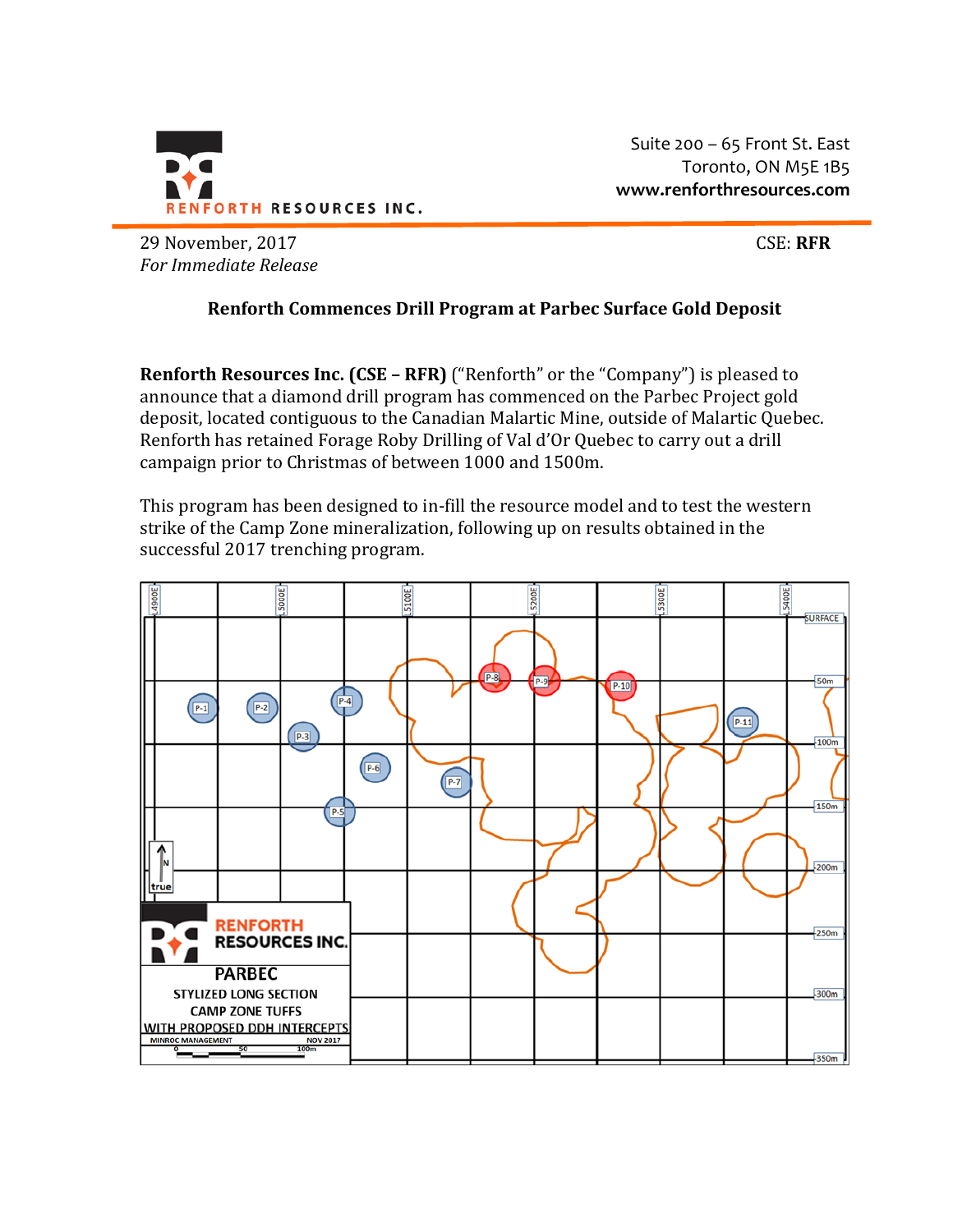Holes planned for the 2017 drill program can be categorized as follows;

- (a) #2 Zone Infill 3 proposed holes (12-14) fall within the existing resource model, designed to test poorly explored or sampled areas of the porphyry and the tuff horizons. There will also be drilling underneath 2015 trenching results. These proposed holes are logistically the simplest and will be drilled first.
- (b) Camp Zone Expansion and Infill 2 holes (7,11) have been planned to test the outer margins of the known tuff horizon, as well as drill through the historially unsampled porphyry. 3 shallow holes (8-10) have been selected in order to twin poorly sampled historic holes.
- (c) West Camp Zone Extension 6 drillholes (1-6) are planned to test the largely undrilled western portion of the property, using 1940's drillholes which record the presence of gold mineralization as a guide. These exploration holes, which will be drilled from the east to the west, will extend mineralization along strike almost to the property boundary if successful. These holes will also undercut gold-bearing porphyry mineralization discovered in the recently completed trenching program, which has extended the mineralization 150m on surface, testing the surface occurences at depth.

Renforth will commence drilling and drill until December 22, completing as many of these holes as possible in that time, beginning with the #2 Zone Infill holes.

Renforth is raising money at this time by the issuance of both flow-through and common share units. The flow-through units at priced a \$0.06 per unit, comprised of one share and one half of one warrant. A full warrant can be exercised for a period of 18 months into one common share at a price of \$0.12. The common share units at priced at \$0.05 per unit, each unit consists of one common share and one common share purchase warrant, the warrant can be exercised for a period of 24 months to purchase an additional common share at a price of \$0.10. The use of proceeds of this fundraising is general working capital purposes and exploration activities at Parbec. Renforth would like to raise a minimum of \$500,000, but no more than \$1,000,000 through this offering.

At New Alger Renforth is now in receipt of the complete assay results for the Discovery Vein stripping and has commenced mapping those results in order to identify mineralized intervals and aid in interpretation of the results. These results will be communicated to the market as soon as this exercise is complete.

Mark Wellstead P.Geo, OGQ Special Authorization #388 of Minroc Management is a "qualified person" pursuant to the guidelines of National Instrument 43-101 and has reviewed and approved the technical disclosure in this press release.

## **ABOUT RENFORTH'S PORTFOLIO**

Renforth has recently raised just over \$600,000 and has commenced deploying this capital in connection with property exploration, acquisition and payments. Recently, in addition to this acquisition of additional gold bearing ground in the Val d'Or mining camp, Renforth has completed a field program on its gold resource bearing Parbec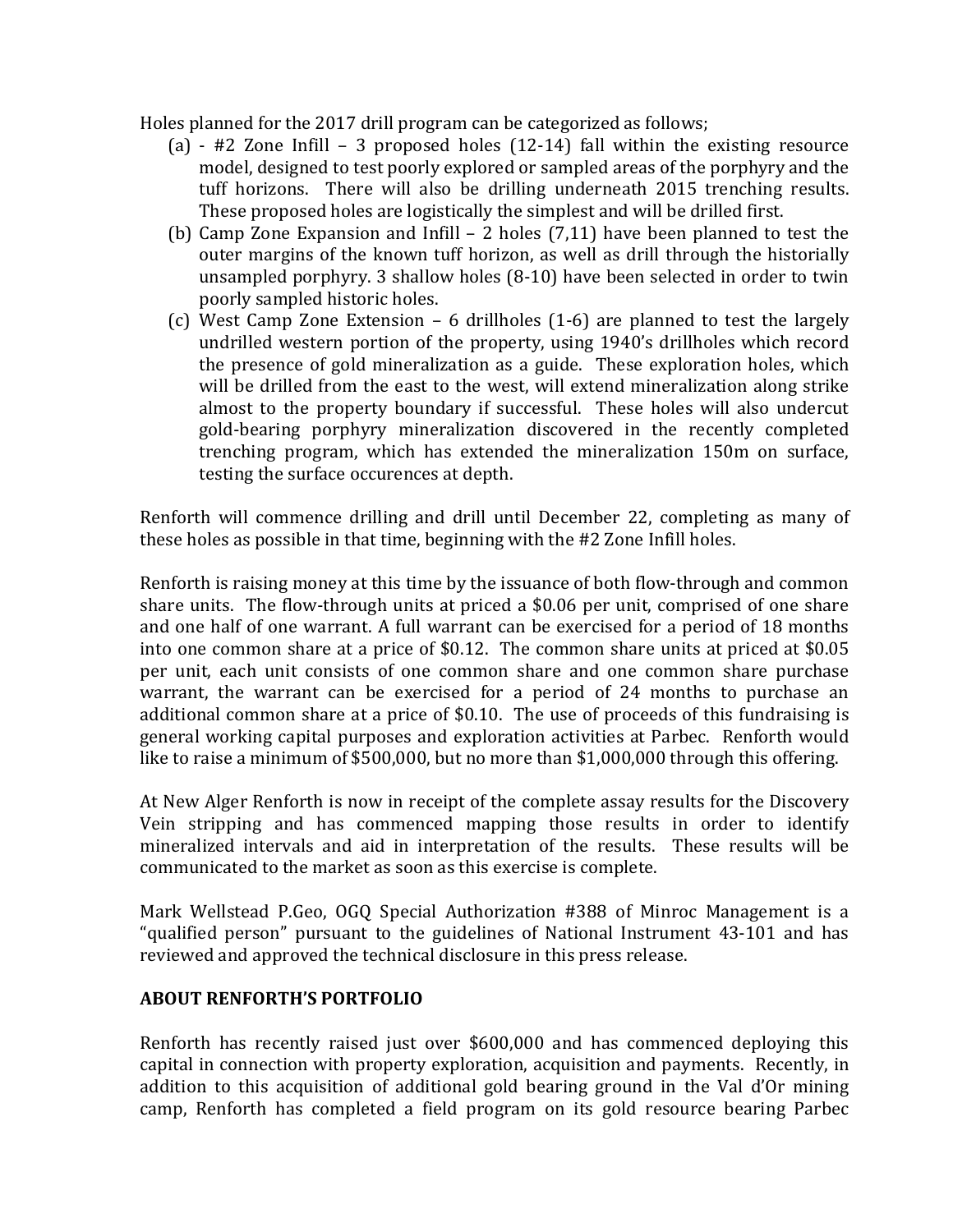Property, located contiguous to the large, open pit Canadian Malartic Mine, on the Cadillac Break outside the Town of Malartic, Quebec. A discovery of a new gold mineralization type at Parbec this season was press released on July 12, 2017, this mineralization is outside of the area of the maiden gold resource established by Renforth at Parbec in March 2016. That resource tonnage consists of 262,230 t Indicated at a grade of 3.62 g/t Au containing 33,592 ounces and 7,256,872 t Inferred at a grade of 2.01 g/t Au representing 514,108 ounces (press release Mar 7, 2016). Renforth is presently awaiting the balance of assay results from this program and will press release those once available. Renforth deems this program successful in that it resulted in a new discovery and will offer drill targets in that and other unexplored areas of that property.

Additionally Renforth has recently optioned its' wholly owned brownfield exploration West Malartic property, also contiguous to the Canadian Malartic open pit mine, to SOQUEM, a Quebec crown corporation with expertise in the discovery and development of new mineral assets in the Province of Quebec. Renforth looks forward to the results of SOQUEM's required \$1,300,000 in exploration on the property, with an initial, committed and approved by Renforth, \$300,000 program consisting of prospecting and geophysics expected to be commenced in the near future.

In addition to these currently active mineral assets Renforth also owns the gold resource bearing New Alger Project, located on the Cadillac Break approximately equidistant between Rouyn and Val-d'Or Quebec. This property presently consists of both the historic Thompson-Cadillac Mine where Renforth established a maiden Inferred resource of 3,505,000 tonnes containing 237,000 ounces of gold at a grade of 2.1 gt/t Au (July 17, 2014) at surface. This shares the vein structure of the adjacent historic producer of >500,000 ounces of gold at an average grade of approximately 15 g/t Au, the O'Brien mine. Also on the property is Renforth's discovery of gold bearing quartz veins on surface in the sediments south of the mine. This vein system has been traced over >450m and returned grades including 11.6 g/t Au over 0.5m (press release Dec 9, 2014), this surface discovery is not included in the resource. Renforth's has successfully stripped a 230m portion of the gold bearing surface quartz veining and is awaiting assays, these will be press released once compiled and interpreted.

In Ontario Renforth holds the Nixon-Bartleman property, located west of Timmins. This property has seen intermittent exploration, with a significant amount of work done, including Renforth's own surface channel which assayed 22.1 g/t Au over 0.3m (press release Sept. 10, 2014) part of a structurally controlled mineralized system now traced over >450m on surface. Renforth's next step at this property will be a compilation of all of the exploration data.

For further information please contact: Renforth Resources Inc. Nicole Brewster President and Chief Executive Officer C:416-818-1393 E: nicole@renforthresources.com